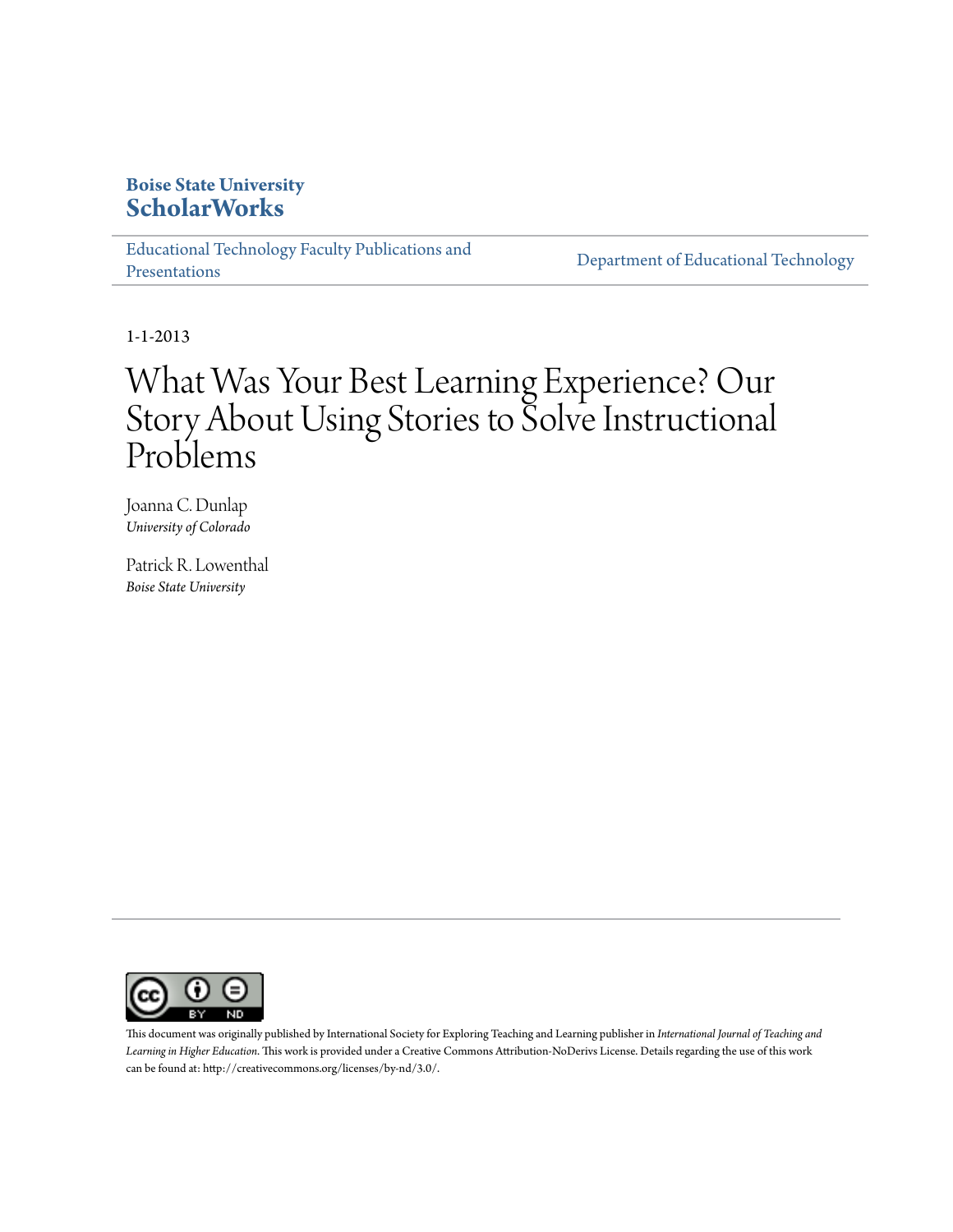# What was Your Best Learning Experience? Our Story About Using Stories to Solve Instructional Problems

Joanna C. Dunlap *University of Colorado Denver* Patrick R. Lowenthal *Boise State University*

"Theory? What does this have to do with anything we're doing?" Sound familiar? Students may not always verbalize this, but they often think it, especially in courses where the emphasis is on the development of technical skills and the application of those skills to the building of products. Presenting theory in a way that is relevant and engaging can be challenging under these circumstances. This article describes how we addressed this challenge by involving students in an analysis of their "best learning experiences" stories, and then helped them apply their discoveries to the products they built.

In the field of instructional design and technology, learning and instructional theory inform teaching and instructional-design decisions (Ertmer & Newby, 1993; Reigeluth, 1983, 1987, 1999; Reigeluth & Carr-Chellman, 2009). Whether clearly articulated or not, effective educators and practitioners tap into their understanding of how people think, develop, and learn as a matter of course (Rando & Menges, 1991; Wray, Lowenthal, Bates, & Stevens, 2008). In addition, being able to articulate rationales for design decisions is critical when working with parents and colleagues in K-12 and postsecondary settings and with clients and team members in corporate, government, and military settings. Therefore, in order to support students' enculturation into the field (see Dicks & Ives, 2008; Schwier, Campbell, & Kenny, 2007; Wilson & Schwier, 2009), it is necessary to prepare them not only in the "how to" use of tools and techniques, but to understand why and when to use tools and techniques given the learning audience and specific learning goals and objectives (as suggested in Malamed, 2013). To this end, even in the most technically-oriented production-based courses, some attention to relevant theory is warranted.

Unfortunately, students do not always see the value of learning activities that focus on theory, and are instead excited by the tools and technologies and anxious to get busy making products. Presenting theory in a way that is directly tied to the students' pique of engagement, which is making products with tools and technologies, can be formidable. This is one of the instructional challenges we faced in our introductory eLearning Design and Implementation courses, and in this article we describe the strategy we used to make the students' work with theory as relevant as their work with tools and techniques.

#### **Background of Our Instructional Problem**

We teach courses in the eLearning Design and Implementation MA program at the University of Colorado Denver. During the past ten years, eLearning has grown across all sectors (Allen & Seaman, 2006, 2010), and our MA program's popularity mirrors this growth. Because of eLearning's foothold in all sectors, our student body is professionally diverse; we have students from all over the USA and world, and from K-12, postsecondary, corporate, military, and government settings. Although some students come with formal educational experiences in the field of education (e.g., K-12 teachers), most of the students have very little background in learning and instructional theory; instead, they tend to have strong subject-matter expertise in the area(s) for which they wish to design and develop eLearning products (e.g., a civil engineer who is now tasked by her organization with designing online training opportunities for emerging trends in pipeline construction). We value our diverse student body and the many ways that the diversity of perspectives and backgrounds serves the overall learning experience. But we have had to address a fundamental question: How do we teach students relevant learning and instructional theory in a way that is engaging and connected to their professional goals and objectives so they can design informed, effective instruction [learning opportunities for learners]; be able to articulate their design reasoning to others; and be literate members of the associated professional communities of practice?

We teach in an online instructional design and technology program that focuses on developing eLearning professionals. Given the demands of the profession (see Lowenthal, Wilson, & Dunlap, 2010; Sugar, Hoard, Brown, & Daniels, 2012; Wakefield, Warren, & Mills, 2012), our program is highly technical in nature, and production oriented. Over the years, though, we have found that all too often our students are so focused on acquiring the technical skills that they fail to spend enough time considering what is involved in designing pedagogically sound instruction that engages students and helps them achieve learning objectives. This skewed attention leads students to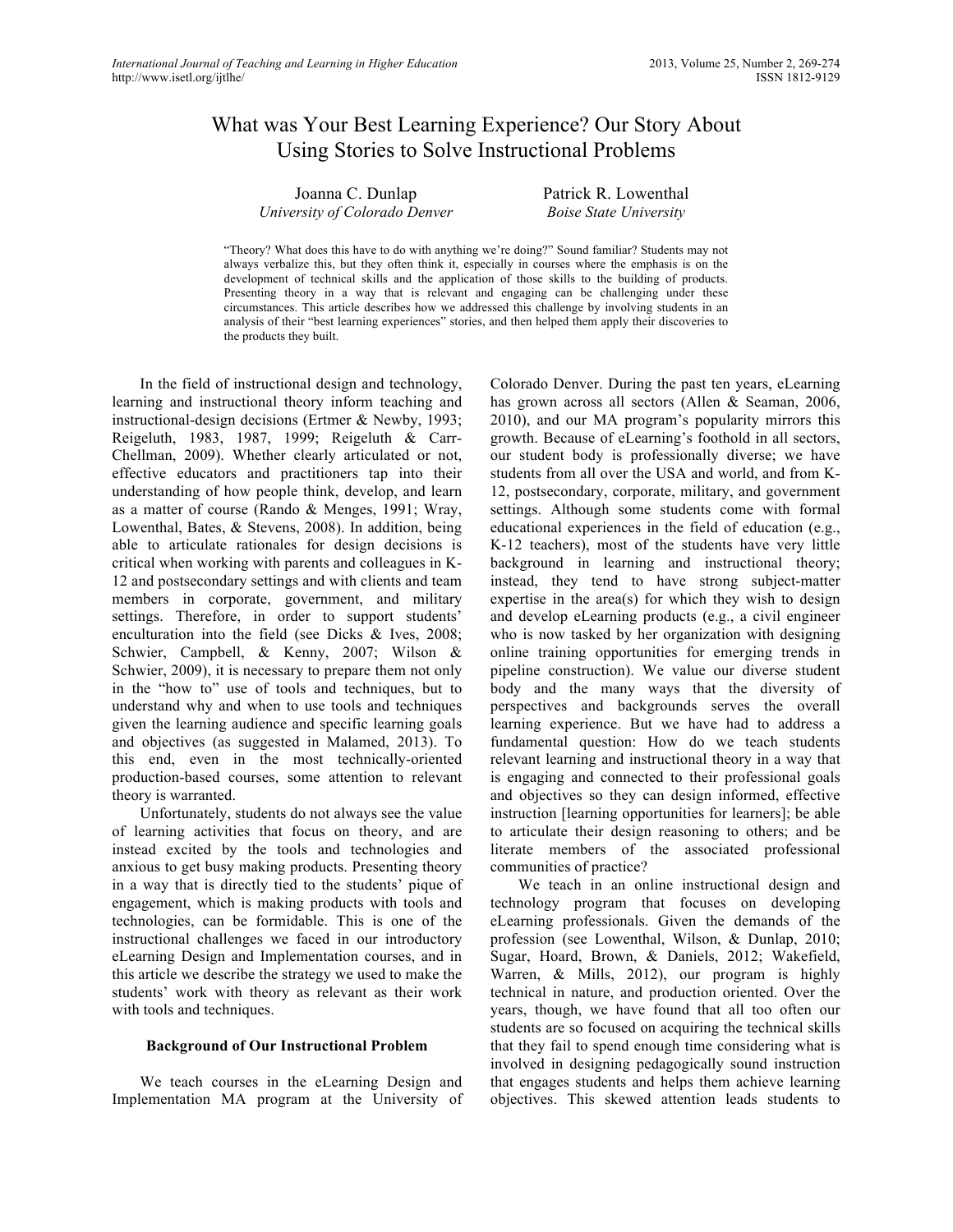design instruction that demonstrates technical skills but fails to achieve instructional goals.

When initially faced with this problem, our first inclination was to have our students either take an additional course or two in learning theory and instructional design (thus adding more credits to their program) or redesign the curriculum so that we can create a course focused simply on instructional design and learning theory. However, our experience designing instruction at the post-secondary level coupled with the literature led us to the conclusion that simply adding more courses might not be the answer. Instead, we opted to find a way to integrate more basic learning theory and instructional design concepts into our technical coursework (in the context of developing technical skills and building instructional products).

#### **Our Instructional Solution: Student Stories**

We addressed our instructional problem by leveraging our students' prior experiences. At the start of the program, we began asking our students to collaboratively complete an activity designed to help them enhance their consideration of instructional and teaching strategies in the design of online courses and other learning opportunities. In this activity, students share individual stories recounting their experiences of engaging instruction (i.e., their "best learning experience"). Then students work together in small groups of four to five to mine their collective stories for common themes and attributes that seem to be at the heart of their engaging learning experiences. Next, all groups share their story analysis and findings, and as a large group analyze their lists of common themes and attributes in order to compile a master list of instructional strategies that support student engagement. Finally, students use the master list to develop an assessment tool (that we used as well) for evaluating their own teaching and instructional practice and eLearning designs (see Figure 1 for the exact language we use for this activity).

We start the program this way because we want students to grapple with certain fundamental questions before learning to use the tools and technologies of online teaching and learning:

- What engages students?
- What makes a learning experience memorable?
- How do certain types of learning experiences help people learn?

Their responses—which they arrive at through sharing their own learning stories and analyzing the collective stories of their peers—provide a foundation for their study and application of learning and instructional design theories. Besides providing insight into the instructional strategies that lead to engaging learning experiences, students' analysis of their stories helps them study new learning and instructional theories because they are able to tie their new learning to prior experience and knowledge. In addition, because we use the stories as a foundational framework, students have some buy-in for exploring learning and instructional theories, and embracing the value and relevance of those theories in relation to their

Figure 1

*Exact Language of the Best Learning Experience Activity*

# **PART 1 – In Groups of 4-5 Students**

# **1. Describe your best learning experience.**

Think about your most valuable, effective, and/or engaging learning experience and in 250-400 words share your learning story. Don't editorialize or try to explain why you think it was your best learning experience, just tell the story.

## **2. Within your group, analyze each person's "Best Learning Experience" story.**

Take time to discover why each particular learning experience was so special. This may require you to ask probing questions of each person. The goal of this analysis is to uncover a set of underlying instructional themes and attributes working behind the scenes of these learning experiences.

#### **3. As a group, compile themes and attributes into a list.**

Your list will contribute to providing us with a foundation for the rest of the work we do in this course and beyond. When you design learning experiences for others, it is important to consider what you instructionally value as a learner and educator. Your values—based on your experience in the world and on what you know about how people think and learn (from studying the literature)—should be reflected in your selection of instructional strategies. For example, if you believe that people learn best in collaborative settings, then your instructional design should include opportunities for collaborative learning. See if your values and beliefs are actually reflected in your group's collective stories as you analyze them for common themes and attributes.

# **PART 2 – As an Entire Class**

Using the story analyses that you did last week in your small groups, work together as a large group to derive a master list of common themes, attributes, and instructional strategies based on your small group lists. Once the master list is completed and vetted, we will convert the list to an assessment tool we will use to assess our instructional design projects.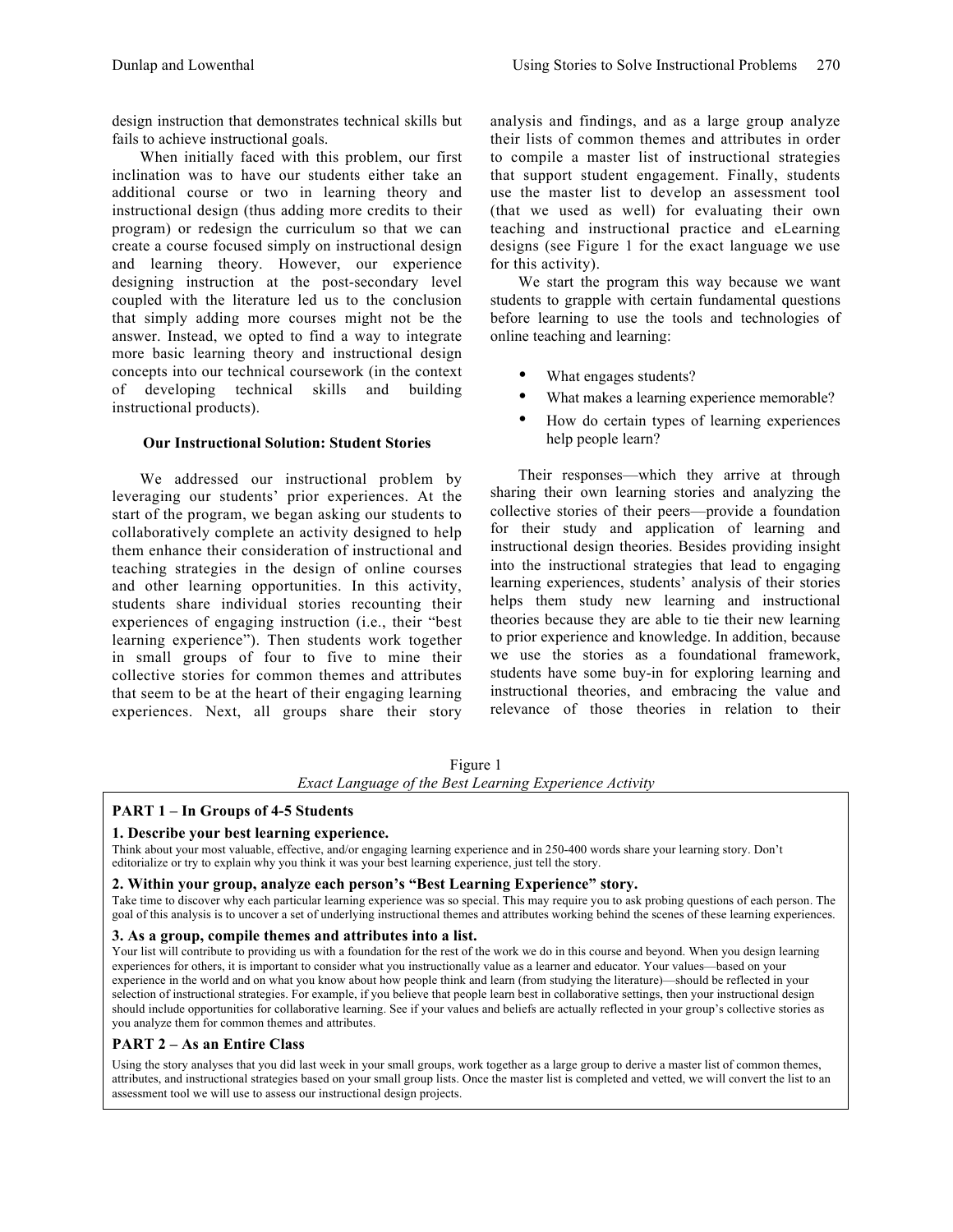professional practice. Finally, after sharing and analyzing their stories, students become interested in creating learning opportunities for others that measure up to their best learning experiences, and are therefore more inclined to try less conventional approaches to instruction and instructional delivery.

The strength of this activity begins and ends with students' stories. As Zull (2002) points out, "recalling and creating stories are key parts of learning. We remember by connecting things with our stories, we create by connecting our stories together in unique and memorable ways" (Zull, 2002, p. 228). Stories help us make sense or meaning out of experience, with the story form serving as a powerful sense-making tool for educators (Ackerman, Maslin-Ostrowski, & Christensen, 1996), in part because they help elicit prior knowledge; stories enable students to access prior knowledge and to make connections "to larger themes and patterns. Using stories affirms the value of prior student experiences both emotionally and cognitively, help[ing] students make their own meaning" (Frederick, 2004-2005, p. 1). Related, asking students to share their stories gives them a voice, honoring what they have to contribute to the teaching-learning relationship and building their confidence and sense of empowerment (Burk, 2000; Davis, 2004; Frederick, 2004-2005). We ask students to engage in formal storytelling because we want them to move beyond the casual exchange of experience and instead participate in critical dialogue. Going beyond simply sharing stories, it is important to

encourage students to look at their stories from different perspectives . . . [and] ask other members of the class to give their interpretations of the story or try to get the storyteller to scrutinize the assumptions underlying the framing of the story and the tellers' own actions in it. (Brookfield & Preskill, 1999, p. 76-77)

This activity has led to interesting, unexpected results. The content of our students' stories—although from different educational contexts, grade levels, and subjects—are surprisingly similar; as students comb through their collective stories in search of commonalities, they uniformly discover that their best learning experiences consist of the same five building blocks, and that those building blocks define student engagement.

## **Examples of Best Learning Experiences and the Building Blocks of Engagement**

After using this activity for a couple of semesters, we began to notice that students' emerging themes were essentially the same even though their stories were often very different; see Figure 2 for examples of best learning experience stories shared by three of our students.

Through analysis of the stories (like the three in Figure 2), the students then create a list that consistently includes the following five building blocks, what we refer to as the Common Instructional Values:

- 1. Learner-centered: self-assessment, reflection, personalization, relevant
- 2. Social: collaboration, team-work, storytelling
- 3. Contextual: cases, immersion, real world, situated, authentic
- 4. Active: problem-based, hands-on, exploratory, experiential
- 5. Supportive: safe, resource rich, fair, timely feedback, coaching, humor used appropriately

Figure 3 is an example of a Common Instructional Values document created by students. The Common Instructional Values document that each group produces is then used throughout the rest of the course and program as a checklist and assessment tool during self-assessments, peer reviews, and faculty assessment. In the design documentation that students produce with each instructional product they create, the Common Instructional Values document is used to help them organize and articulate their design decisions and related application of learning and instructional design theory (as cited from course readings).

# **Implications and Concluding Thoughts**

Through their sharing and analysis, our students discovered that an engaging learning experience is learner-centered, contextual, active, social, and supportive. However, students have also determined that simply attending to those common themes and attributes may not lead to an engaging learning experience. They realized that their best learning experiences are comprised of happenings/occurrences that reflect both an episodic uniqueness and a structured order, much like a story itself. There is an ineffable qualitative character that is enjoyed, providing the basis for experienced value and aesthetic appreciation, as noted in the sample stories.

This work contributes to our understanding of student engagement by describing students' discovery of common themes and attributes that, when applied in unison, have the potential to lead to engaging learning experiences. Collectively, the stories enable a deeper understanding and appreciation of engaging teaching and instructional practices, and students' new-found awareness of best learning experience strategies may empower them to confidently apply those strategies to their own subsequent practice.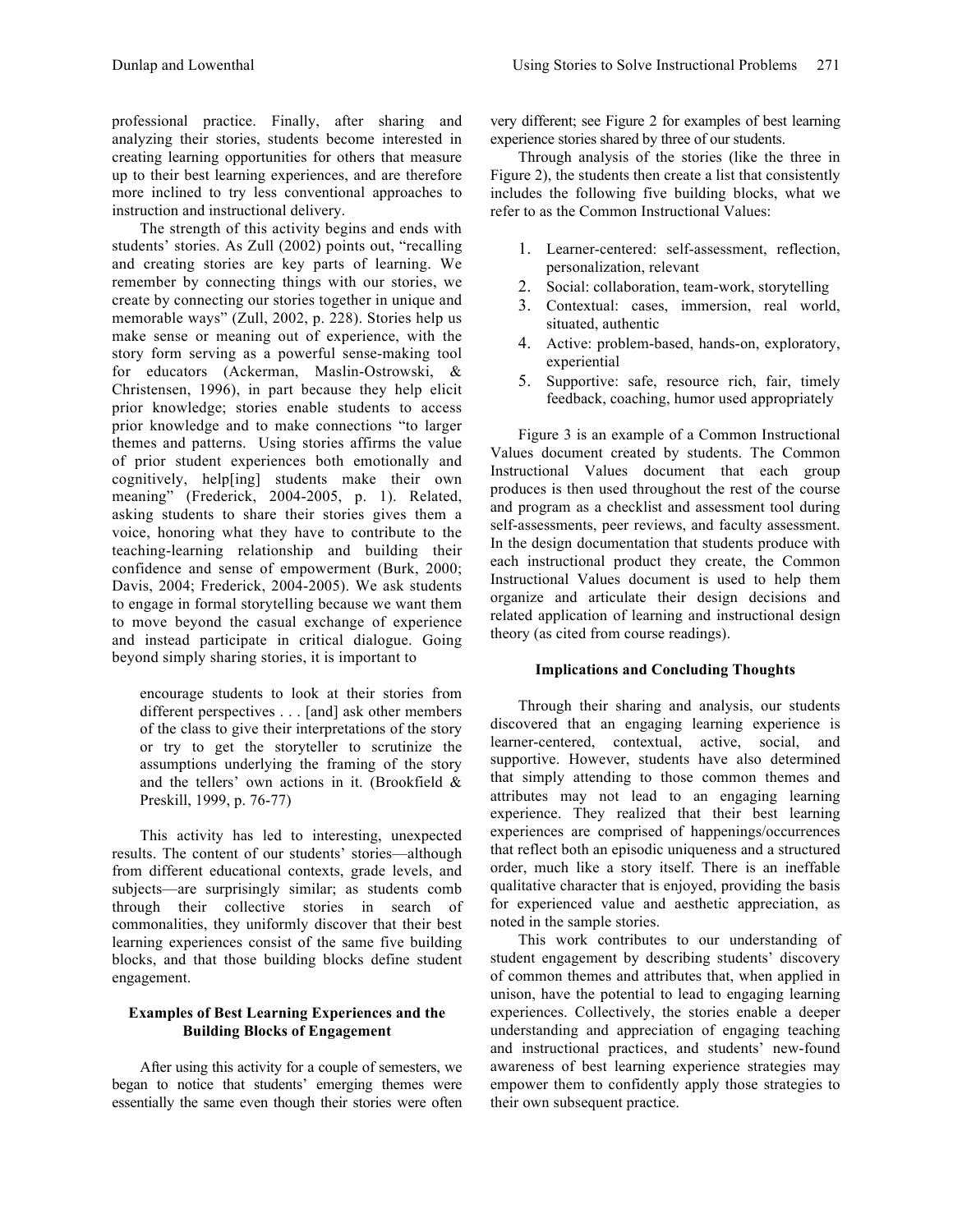#### Figure 2

#### *Three Examples of Student Stories of Their Best Learning Experiences*

#### **Story A**

From "Schindler's List" to the smokestacks of Auschwitz, "A Beautiful Life" to documentary footage of thousands upon thousands of soldiers shouting "Heil, Hitler" in unison: even at 16, my Modern History classmates and I were familiar with images of Hitler's Third Reich and the Holocaust. But the human face on the genocide was as remote from us as if it were another planet. How could ordinary people like us have perpetuated this horror? How could they have betrayed their neighbors and friends, sending them to concentration camps and almost certain death? Why were there not more stories like Anne Frank's, of people who defied the regime to help others?

In the third lesson of our unit on Nazi Germany my teacher, Ms. Dare, made it all relevant to us without a single word of explanation. She brought in a simple game with tokens and moral questions. To stay "alive" in the game required tokens, and the "winner" was the one with the most tokens at the end. Certain people were designated "White" and others were "Black" – correlating to "ordinary" Germans, and Jews. Each decision required juxtaposing your own personal survival against that of your friends, and it was eye-opening how quickly it became real. Even in a game, conformity and survival were as crucial to us as in real life – the courage we were hoping others would display was laid firmly at our feet, and we were often sadly lacking.

A slightly shell-shocked group of 16-year-olds filed out of the classroom in silence, and never again was the question asked: "How could they let it happen?"

#### **Story B**

I had spent many weeks reading books and taking ground school classes that discussed lift, drag, thrust and gravity; how the wing surfaces control the movement of the plane; weather; fuel capacities; maps; landing patterns and regulations; and on and on and on. But now it was time to take my first flight. Mel, my instructor, walked me around the airplane, checking the fuel levels and the oil, looking inside the pitot tube for insects, checking the radio and other electronics to be sure that the plane was ready for flight. I prepared to climb into the passenger seat, but Mel said, "no, it's your plane now, you have to fly it."

After buckling ourselves in, I started the engine and took the controls in my hands. Suddenly, everything I had learned seemed to disappear from my head! But as we started the takeoff roll, I realized that I knew what to do next! I watched for the right ground speed and pulled back on the wheel. We were up! We were airborne!

All of those pieces that I worked so hard to memorize now began to make sense. I could feel the plane sway as I pushed on the pedals that worked the rudder. The plane began to bank as I turned the wheel. Push the wheel away and the plane started down, pull back and we went up.

#### **Story C**

When I think about my most memorable learning experience, I have to go back some 20 odd years to Tarrant County Junior College. I had to take some general education courses, one of which was American History. I wasn't really looking forward to this class despite the fact that I am a history buff. I love reading historical books, watching the History Channel, and discussing history. But I absolutely hate take the classes. I suppose it's because of my experiences in middle and high school.

Back then, history was just a long list of names, places, and dates. It seemed that we spent so much time memorizing the same that the significance of those events was lost. Coupled with that is my incessant need to ask "why" and "how". I've never been much of one to accept things "because someone told me so." I need to have proof, a reason to attach significance to a fact, and understanding on why I need to know or apply information. As I went to Catholic school throughout my K-12 years you can imagine that my "attitude" (as it was so affectionately called by the priests) got me into trouble sometimes—especially in theology class

Anyway, here I was at the junior college taking yet another history course. I was fully prepared to be bombarded with facts and expected to soak them up like a sponge. I was not enthused. I couldn't have been more wrong. The first day of class, our instructor said, "All right, everyone loves history class, right?" You could have heard the collective groan. He then said, "I want you to forget everything you experienced before and start looking at history in a new way. I don't care if you know the exact date of the events we're going discuss. I'm not interested in whether or not you remember all the players or even the city in which these things happened. As long as you know the correct time frame, location, and key players you are in good shape." I couldn't believe what I was hearing. All class discussions, papers, and projects centered on why an event came around and how it impacted or brought about subsequent events. We discussed how those events affected us today. For the first time the Stamp Act, Monroe Doctrine, Missouri Compromise, Tammany Hall scandals, and Sherman Antitrust Act had real meaning and significance.

The key to the whole thing was our instructor having us think about the events of American History rather than just know them. He talked with us rather than at us. That class not only made taking a history course fun and enjoyable, it also helped shape my future (though I didn't know I would be doing it one day) teaching style. When I first became an instructor back in 1989 and was going through instructor training, I thought back to all the teachers and instructors that I had over the years. When my reflection on each one of these men and women had ended, I realized that I wanted to teach just like Mr. Cowin.

#### **References**

- Ackerman, R., Maslin-Ostrowski, P., & Christensen, C. (1996, March). Case stories: Telling tales about school. *Educational Leadership, 53*(6), 21-23. Retrieved from http://www.ascd.org/publications/educationalleadership/mar96/vol53/num06/Case-Stories@- Telling-Tales-About-School.aspx
- Allen, I. E., & Seaman, J. (2006). *Making the grade: Online education in the United States, 2006*. Needham, MA: Sloan-C.
- Allen, I. E., & Seaman, J. (2010). *Learning on demand: Online education in the United States, 2009*. Needham, MA: Sloan-C.
- Brookfield, S. D., & Preskill, S. (1999). *Discussion as a way of teaching: Tools and techniques for*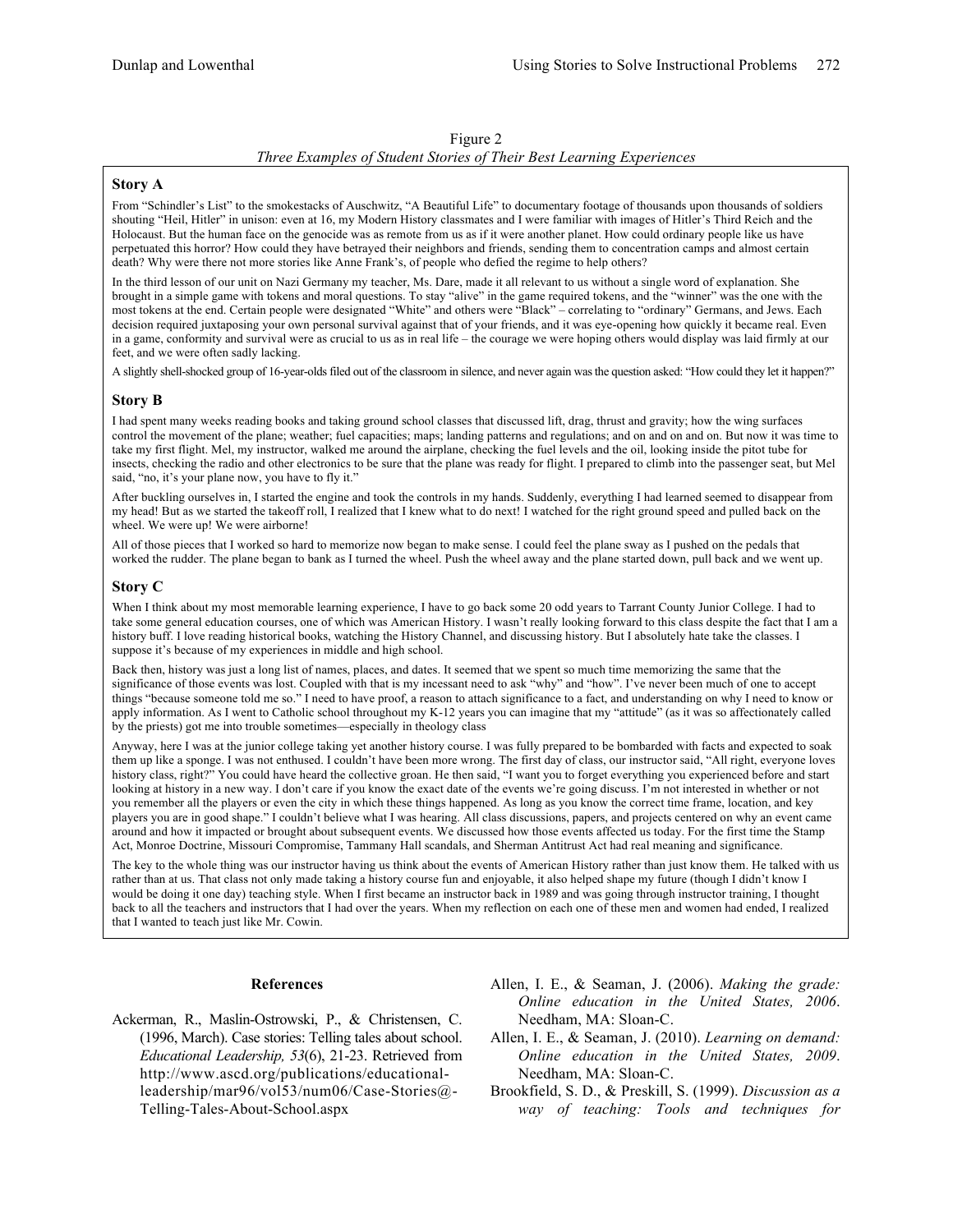#### Figure 3

#### *An Example of a Common Instructional Values Document Created by Our Students*

#### **1. Learner-centered instructional values**

*Key words & phrases from us ~*

Learning activities: are relevant, meaningful, personal, and motivating; require learners to be self-directed, self-regulating, autonomous, intentional, and metacognitively aware; and develop skills and disposition needed for lifelong learning.

Educators: facilitate and guide learning; support students in taking ownership, responsibility, and control over their learning; help students with prior knowledge activation, goal setting, action planning, and reflection; and are culturally-responsive, honoring diversity.

Learning environments include: flexible physical structures, access to a variety of resources, and tools and rubrics that encourage self-assessment and process/goal-achievement monitoring.

#### **2. Social instructional values**

*Key words & phrases from us ~*

Learning activities involve: collaboration, teamwork, group work, cooperation, discourse, discussion, negotiation, debate, conversation, communication, sharing, storytelling, working together, reciprocal teaching, peer teaching/mentoring/coaching, peer review, and co-creation.

Educators: establish teacher and social presence, participate, facilitate discussions and community building, provide coaching and mentoring, and cultivate the social context.

Learning environments include: space for small group work, communication and collaboration tools, rubrics that encourage balanced voices and contributions, and access to external communities.

#### **3. Contextual instructional values**

*Key words & phrases from us ~*

Learning activities are: authentic, real world, challenging, relevant, context-specific, complex, ill-structured, project-based, problem-based, enculturation, situated, and anchored.

Educators are: focused on professional preparation and identity; and attentive to the development of students' confidence and self-efficacy to participate in the professional community of practice.

Learning environments include: simulations, immersion, problems, projects, case studies, service, communities of practice, enculturation.

#### **4. Active instructional values**

*Key words & phrases from us ~*

Learning activities: are hands-on, generative, dynamic, exploratory, experiential, engaging; involve students in inquiry, discovery, problem solving, decision making, and expression; and culminate in the creation, construction, and building of products, or a performance.

Educators: provide opportunities for questioning, knowledge building, practice, and experimentation; conduct demonstrations; model performance; and engage in think-alouds.

Learning environments include: materials, labs, simulations, case studies, role-playing, and projects.

#### **5. Supportive instructional values**

*Key words & phrases from us ~*

Learning activities are: culturally responsive, differentiated, fun, entertaining, and scaffolded.

Educators: are humanistic, caring, non-judgmental, competent, credible, well-organized, passionate, inspirational, enthusiastic, and attentive; minimize frustration; provide clear and complete directions/information, constructive feedback, coaching, and mentoring; and honor diversity and creativity.

Learning environments are: safe, non-threatening, celebratory, accommodating, flexible, equitable, resource rich, and multimodal.

*democratic classrooms*. San Francisco, CA: Jossey-Bass.

- Burk, N. M. (2000). *Empowering at-risk students: Storytelling as a pedagogical tool*. Paper presented at the annual meeting of the National Communication Association, Seattle, WA.
- Davis, A. (2004). Co-authoring identity: Digital storytelling in an urban middle school. *THEN*. Retrieved from http://thenjournal.org/feature/61/
- Dicks, D., & Ives, C. (2008). Instructional designers at work: A study of how designers design. *Canadian Journal of Learning and Technology, 34*(2). Retrieved from

http://www.cjlt.ca/index.php/cjlt/article/viewArticle/49 5/226

- Ertmer, P. A., & Newby, T. J. (1993). Behaviorism, cognitivism, constructivism: Comparing critical features from an instructional design perspective. *Performance Improvement Quarterly, 6*(4), 50-72.
- Frederick, P. (2004-2005). The power of student stories: Connections that enhance learning. *Teaching Excellence, 16*(2), 1-2.
- Lowenthal, P. R., Wilson, B. G., & Dunlap, J. C. (2010, October). *An analysis of what instructional designers need to know and be able to do to get a*